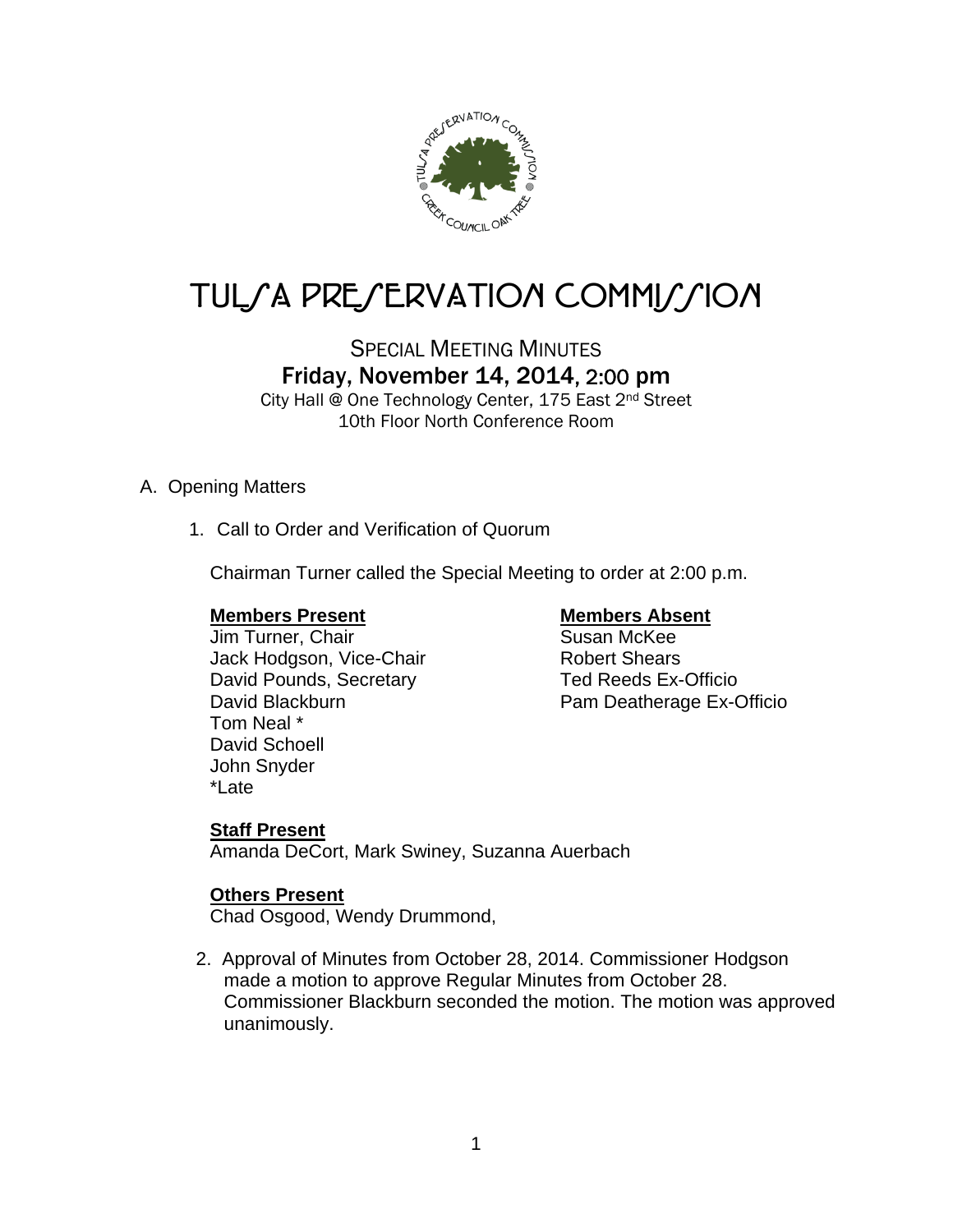### **Vote: Meeting Minutes October 28, 2014. In Favor Opposed Abstaining Not Present**

- 1. Blackburn
- 2. Hodgson
- 3. Pounds
- 4. Schoell
- 5. Snyder
- 6. Turner
	- 3. Disclosure of Conflicts of Interest No one reported a conflict of interest with the proposals on the agenda.

#### B. Actionable Items

#### 4. **McBirney Mansion Easement-Review of Changes**

*Note: As the applicants for the McBirney Mansion were present and other COA applicants were not present, Action Item #4 – Review of Changes proposed under the McBirney Mansion Easement - was moved ahead of the COA presentations.* 

Applicant: Chad Osgood for Wendy and Gentner Drummond

Amanda DeCort presented a summary of the easement, and provided Commissioners with a slideshow of the property, then presented the requests that the Commission would be considering.

#### **Request:**

1. Remove non-original rear patio and steps adjacent to kitchen door; replace with poured concrete patio and steps to allow for safe exit from kitchen, according to plans submitted. Located to the rear of the home and minimally visible from adjoining streets.

Applicant Wendy Drummond stated the rear patio and steps were not believed to be original to the house and are difficult to use. She said that the nonoriginal real patio will be replaced with poured concrete to make the space more useable. Mrs. Drummond stated the current condition of the area where the patio will be placed is unacceptable, and the new concrete patio will be an improvement. She noted that the "patio" is small and really more of a landing.

Commissioner Schoell made a motion to approve the request. Commissioner Turner seconded the motion. The motion was approved unanimously.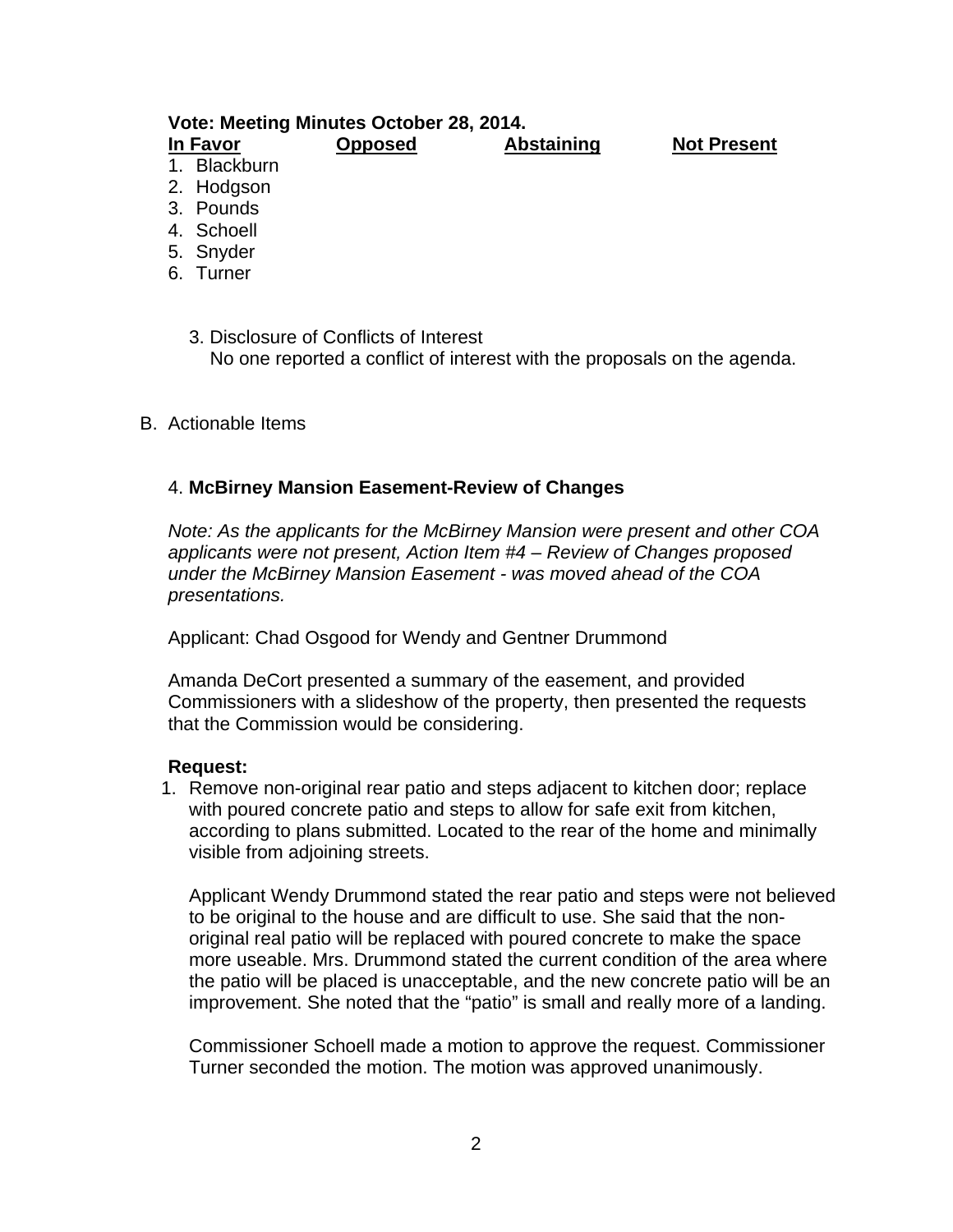#### **Vote: McBirney Mansion Easement-Patio In Favor Opposed Abstaining Not Present**

- 1. Blackburn 2. Hodgson
- 3. Neal
- 
- 4. Pounds
- 5. Schoell
- 6. Snyder 7. Turner
- 

### **Request:**

2. Construct 4' wooden fences with iron gates, wrapping around the rear patio to create a dog run area and enclosures for trash and recycling bins, according to plans submitted. Buffer with shrubbery similar to existing. Located to the rear of the home and minimally visible from adjoining streets. *Condition: New fence is not to exceed 3-4' to west beyond extent of home.* 

Amanda DeCort showed more photographs of the existing property and small wooden fences currently in place. Applicant Wendy Drummond stated the fence would block the undesirable view they have from their backyard. In addition adding a trash enclosure will hide the containers from eyes view and give a softer look to the property.

Chad Osgood stated that the fence would be cedar planks as indicated in the plans. He added that they would like to expand the fenced area a small distance beyond the corner of the property. *The condition was added to the motion that the fence would extend no more than 4 feet beyond the corner of the house.* 

Commissioner Neal made a motion to approve the request. Commissioner Hodgson seconded the motion. The motion was approved unanimously with conditions.

| <b>Vote: McBirney Mansion Easement - Fence</b> |                      |                |                   |                    |  |
|------------------------------------------------|----------------------|----------------|-------------------|--------------------|--|
|                                                | <b>In Favor</b>      | <b>Opposed</b> | <b>Abstaining</b> | <b>Not Present</b> |  |
|                                                | 1. Blackburn         |                |                   |                    |  |
|                                                | 2. Hodgson           |                |                   |                    |  |
|                                                | 3. Neal              |                |                   |                    |  |
|                                                | 4. Pounds            |                |                   |                    |  |
|                                                | 5. Schoell           |                |                   |                    |  |
|                                                | $\sim$ $\sim$ $\sim$ |                |                   |                    |  |

- 6. Snyder
- 7. Turner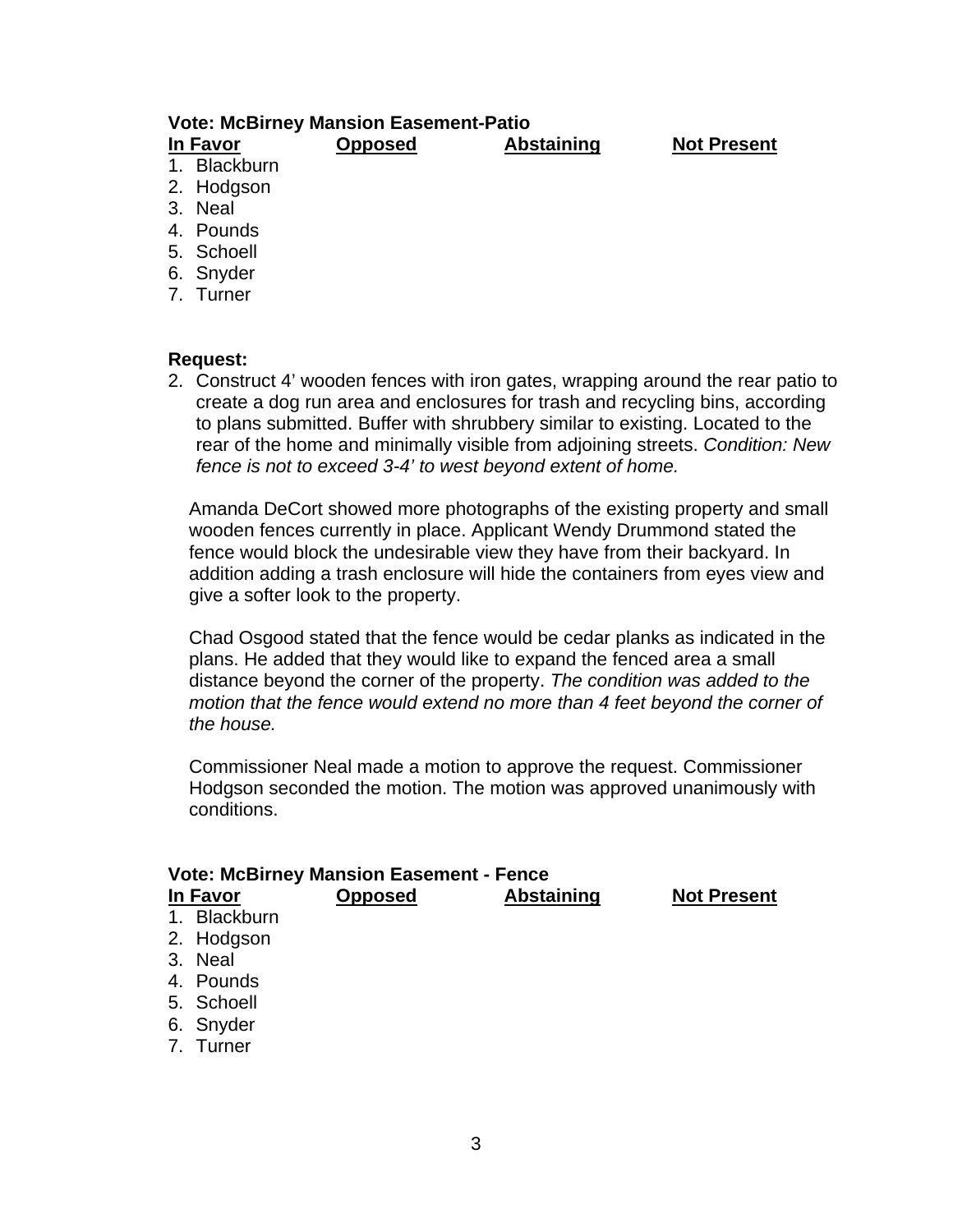#### **Request:**

3. Pour concrete pad no larger than 20 x 20 along the property line to place generator and utility equipment. Buffer with shrubbery. Located to the rear of the home and minimally visible from adjoining streets.

Applicant Chad Osgood stated that they will be placing a generator and air conditioning units on the concrete pad. He thinks they will be approximately 15' x 20' but he does not have exact dimensions at this time, as the survey has just been completed. *The Commission added the condition to the motion that the concrete pad me no larger than 20' by 20'.*

Commissioner Blackburn made a motion to approve the request. Commissioner Hodgson seconded the motion. The motion was approved unanimously, with conditions.

#### **Vote: McBirney Mansion Easement - Utility Pad**

| In Favor     | <b>Opposed</b> | <b>Abstaining</b> | <b>Not Present</b> |
|--------------|----------------|-------------------|--------------------|
| 1. Blackburn |                |                   |                    |
| 2. Hodgson   |                |                   |                    |
| 3. Neal      |                |                   |                    |
| 4. Pounds    |                |                   |                    |
| 5. Schoell   |                |                   |                    |
| 6. Snyder    |                |                   |                    |
| ___          |                |                   |                    |

7. Turner

#### **Request:**

4. Change color of painted stucco to lighter color.

Example photos were shown of the current stucco, as well as a photo showing a similar home painted in the proposed color. Commissioner Tuner asked what the easement states on changing the color of paint on the property. Staff noted that the easement did not reference paint specifically. Applicant Wendy Drummond stated she didn't see reference to paint in the easement, but stated she would be happy if the TPC board approved this measure. The current paint on the stucco is aged and turned a dark murky color.

Commissioner Schoell asked if this was the original paint from when the property was first built. Mrs. Drummond said that she didn't know, but stated a new paint job with the lighter color would be similar to what is used on other English Tudor homes, and would bring out the beauty of the structure as they bring it back to its original glory.

Commissioner Snyder made a motion to approve the request. Commissioner Neal seconded the motion. The motion was approved unanimously.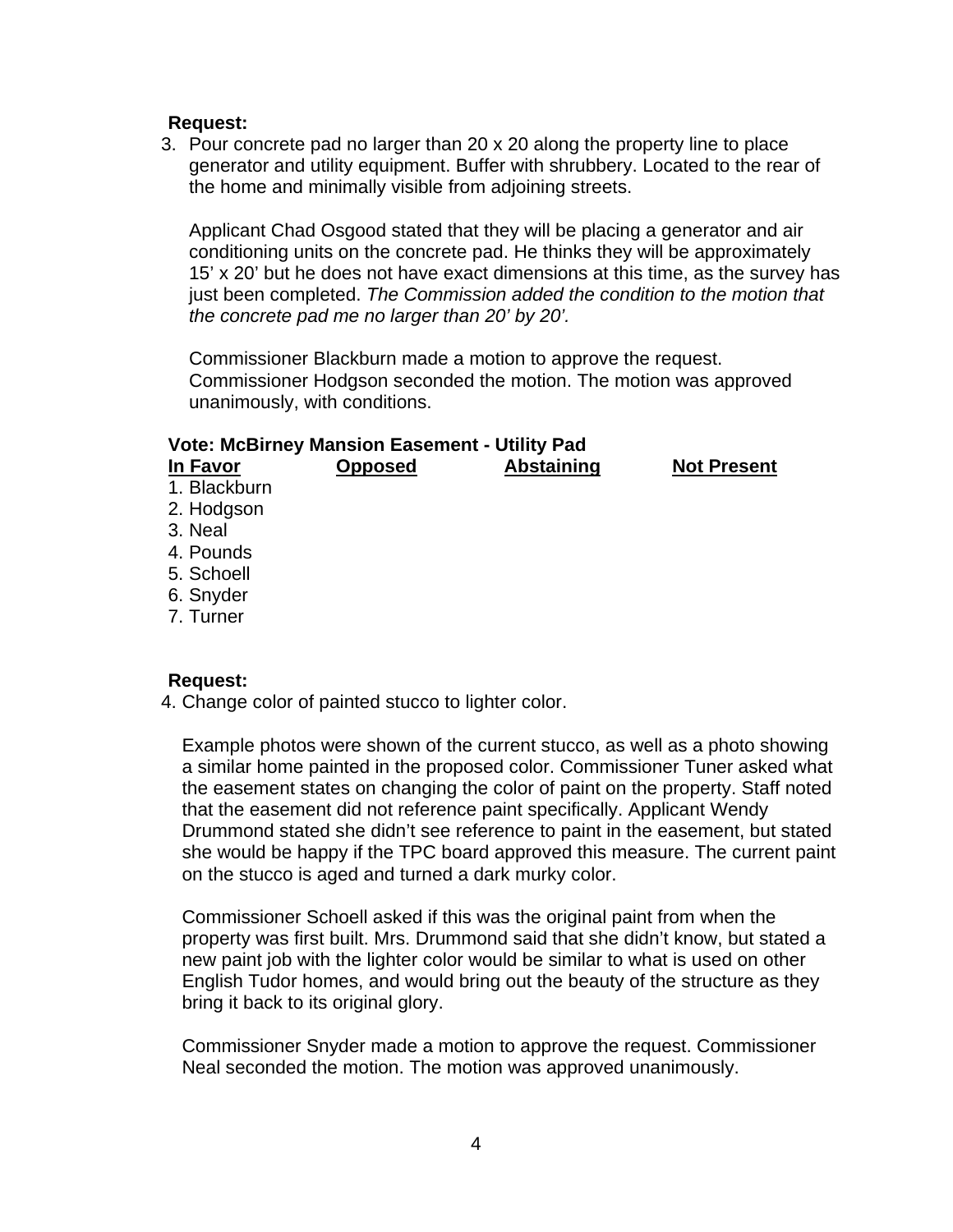#### **Vote: McBirney Mansion Easement-Paint**

| In Favor     | <b>Opposed</b> | <b>Abstaining</b> | <b>Not Present</b> |
|--------------|----------------|-------------------|--------------------|
| 1. Blackburn |                |                   |                    |
| 2. Hodgson   |                |                   |                    |
| 3. Neal      |                |                   |                    |
| 4. Pounds    |                |                   |                    |
| - - - -      |                |                   |                    |

- 5. Schoell
- 6. Snyder
- 7. Turner

#### **Request:**

5. Replace the original wooden double-hung *and casement\** windows on the first and second floors of the home with new, wood, aluminum clad, simulated divided light windows, with all dimensions of wooden members and all muntin patterns to match the originals. *Add two replica stained glass windows on North and East elevation in the rear of the house, in the original window openings, to provide additional privacy\*.* No original leaded glass or stained glass windows will be replaced. *\*added conditions* 

Applicant Wendy Drummond stated she did order the windows for the property already and supplied a sample for review. She noted that she did not interpret the easement that the windows were reviewable, but TPC and SHPO staff does not agree, so in the interest of cooperation she is bringing them for review. She stated that the house is full of windows and weather damage has already affected many of the areas in the house around the windows. The house has no adequate air circulation with central heat or air. Mrs. Drummond stated that she is racing to secure the house as best she can before winter arrives. The windows orders were priced and purchased at 100k and they will match the windows currently installed on the property. Everything regarding the windows will be matched: if the window currently on the property is double hung, the new window will be double hung, and so on. The only difference is that the new windows will be aluminum clad on the exterior. Chad Osgood noted that the selected factory color of the exterior aluminum cladding is very close to the color the windows are currently painted.

Mrs. Drummond stated that she would like to amend her request, to add replacement of two kitchen windows with stained glass to replicate the stained glass windows original to the home, which are found in the reading room. This was a new item brought to the meeting and per TPC board members the item was allowed to be amended into record with item # 5. Wendy Drummond stated that the purpose for the request is because the kitchen windows overlook the newer condominiums on the neighboring property, and she would like more privacy and would like to block that view. TPC board members agreed to the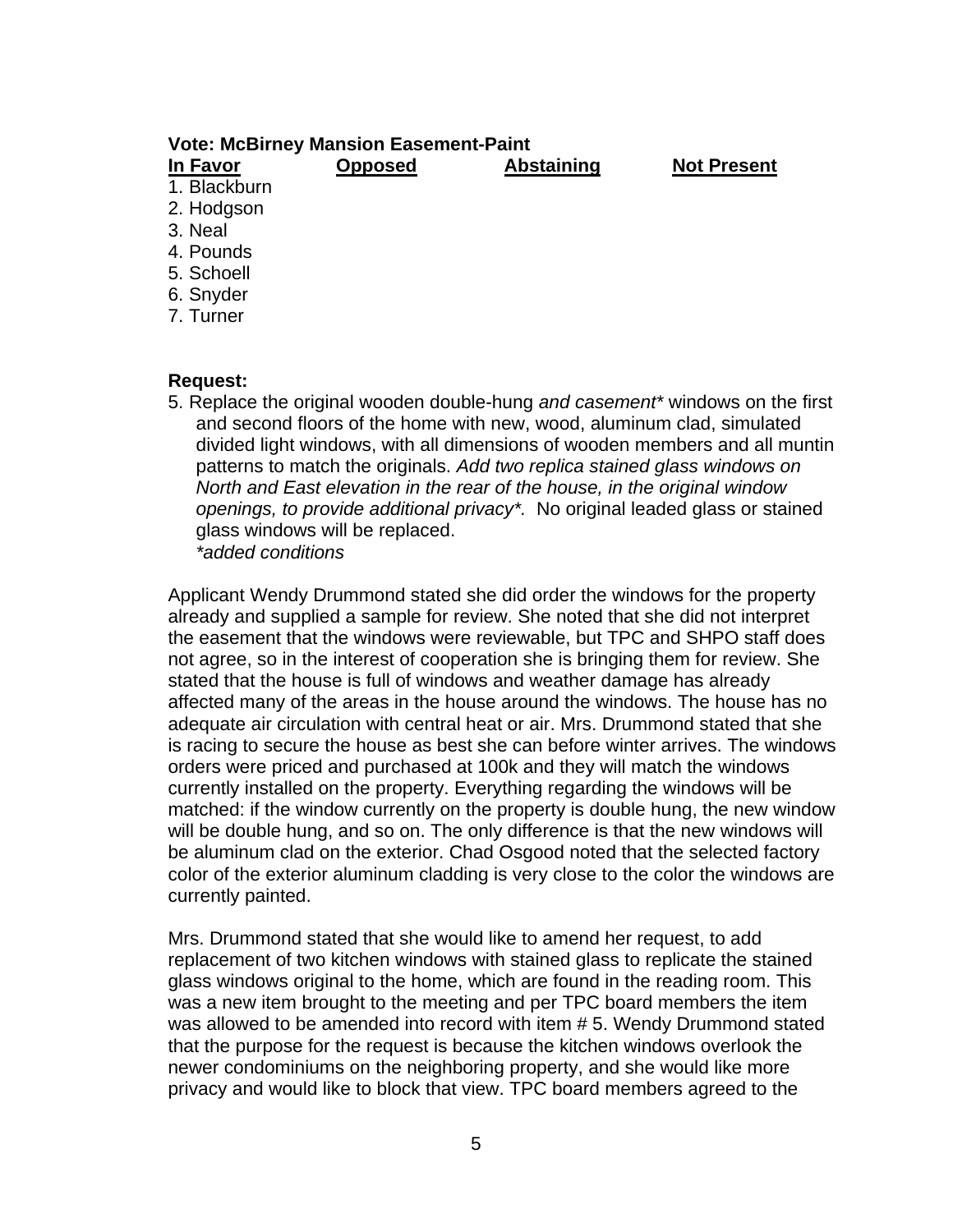terms, but stated that the windows being replaced have to match the current window opening sizes.

Roy Loman, Loman Studios, Tulsa has reviewed the project and determined that the original glass was produced in the Kokomo Opalescent Glass Factory of Kokomo, Indiana in the 1920's and is still being produced today. Mr. Loman stated that the pattern match will be exact and that the ratio of clear to non-clear and percentages of color will be similar throughout. Roy observed that the "came" or leaded sections of the window are in fact zinc and the size of the came and materiality will be consistent with existing windows.

The colors present in the existing windows are Kokomo #33 (slightly obscured clear), Kokomo Pale Amber #185, Kokomo Lighter Purple Brown #2 Kokomo # 880 Pink or Rose as well as Antique Clear. Photo Examples of the Originals to be copied as well as photos of the glass samples are attached.

Commissioner Schoell made a motion to approve the request *as amended to include the two new stained glass replica windows.* Commissioner Snyder seconded the motion. The motion was approved unanimously.

#### **Vote: McBirney Mansion Easement-Windows**

| In Favor     | <b>Opposed</b> | <b>Abstaining</b> | <b>Not Present</b> |
|--------------|----------------|-------------------|--------------------|
| 1. Blackburn |                |                   |                    |
| 2. Hodgson   |                |                   |                    |
| 3. Neal      |                |                   |                    |
| 4. Pounds    |                |                   |                    |
| 5. Schoell   |                |                   |                    |
| 6. Snyder    |                |                   |                    |
| 7. Turner    |                |                   |                    |
|              |                |                   |                    |
|              |                |                   |                    |

# **1. COA-14-26 / 2127 E 18th Street (Yorktown)**

Applicant: Dustin Moore, Owasso Fence Company COA Subcommittee Review Date: None

Request:

1. Construct steel porch railings.

Amanda DeCort stated she wasn't able to visit the property physically to determine what railing system would actually be in place. A map and picture of the property were presented to the TPC members for better understanding on what railing the owner was requesting for his property. However, the evidence presented wasn't enough to fully understand the railing project the owner was requesting for his property. Upon further discussion TPC members decided to continue this review to a later date when the applicant could be present.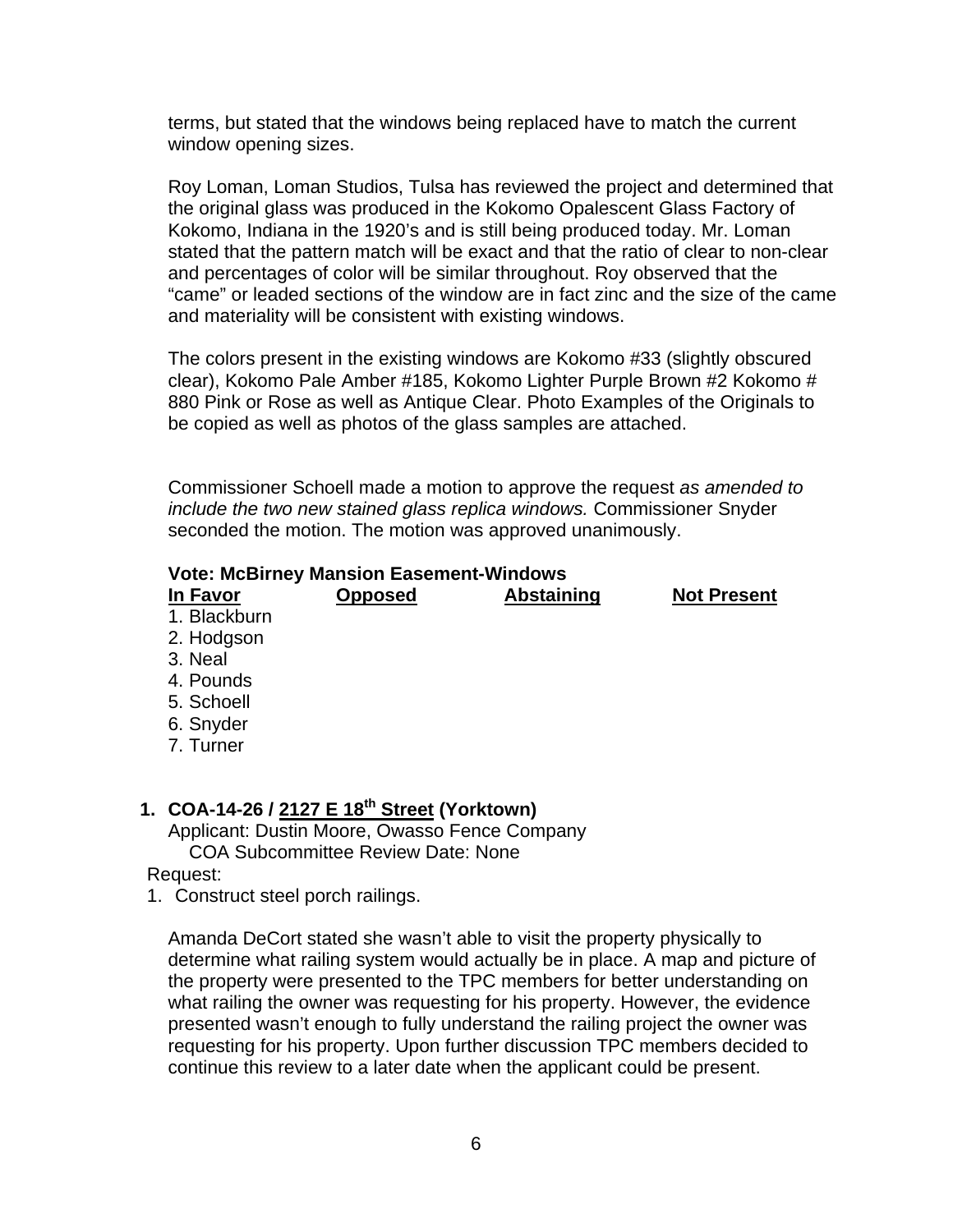Commissioner Neal made a motion to continue the application to the next meeting. Commissioner Schoell seconded the motion. The motion to review the findings at a later date and have the owner submit further examples/samples of his project request was approved unanimously. Section A: Guidelines for Rehabilitation of Existing Structures A.6, and A.6.5.

# **Vote: 2127 18th Street (Yorktown)**

**In Favor Opposed Abstaining Not Present** 

- 1. Blackburn 2. Hodgson
- 3. Neal
- 4. Pounds
- 5. Schoell
- 6. Snyder
- 7. Turner

### **2. COA-14-27 / 1020 N Denver Avenue (Brady Heights)**

Applicant: Terrie Burton

COA Subcommittee Review Date: None

Request:

1. Replace side door with Craftsman-style wood door as submitted.

Amanda DeCort presented the project pictures of the replacement door in question to the TPC members. Jim Turner asked if the door currently installed at the property was in fact, the original door. Tom Neal stated the door does look original, but without documentation on the property to review, they will proceed.

Commissioner Snyder made a motion to approve the request. Commissioner Turner seconded the motion. The motion was approved unanimously. Section A Guidelines for Rehabilitation of Existing Structures A.3, A.3.1, A.3.3, and A.3.5.

| Vote: 1020 N Denver Avenue (Brady Heights)<br><b>Abstaining</b><br><b>Opposed</b><br><b>Not Present</b><br>In Favor |              |  |  |  |
|---------------------------------------------------------------------------------------------------------------------|--------------|--|--|--|
|                                                                                                                     | 1. Blackburn |  |  |  |
|                                                                                                                     | 2. Hodgson   |  |  |  |
|                                                                                                                     | 3. Neal      |  |  |  |
|                                                                                                                     | 4. Pounds    |  |  |  |
|                                                                                                                     | 5. Schoell   |  |  |  |
|                                                                                                                     | 6. Snyder    |  |  |  |
|                                                                                                                     | 7. Turner    |  |  |  |
|                                                                                                                     |              |  |  |  |

#### **3. COA-14-28 / 1624 S Quincy Ave (Swan Lake)**

Applicant: Justin Haddock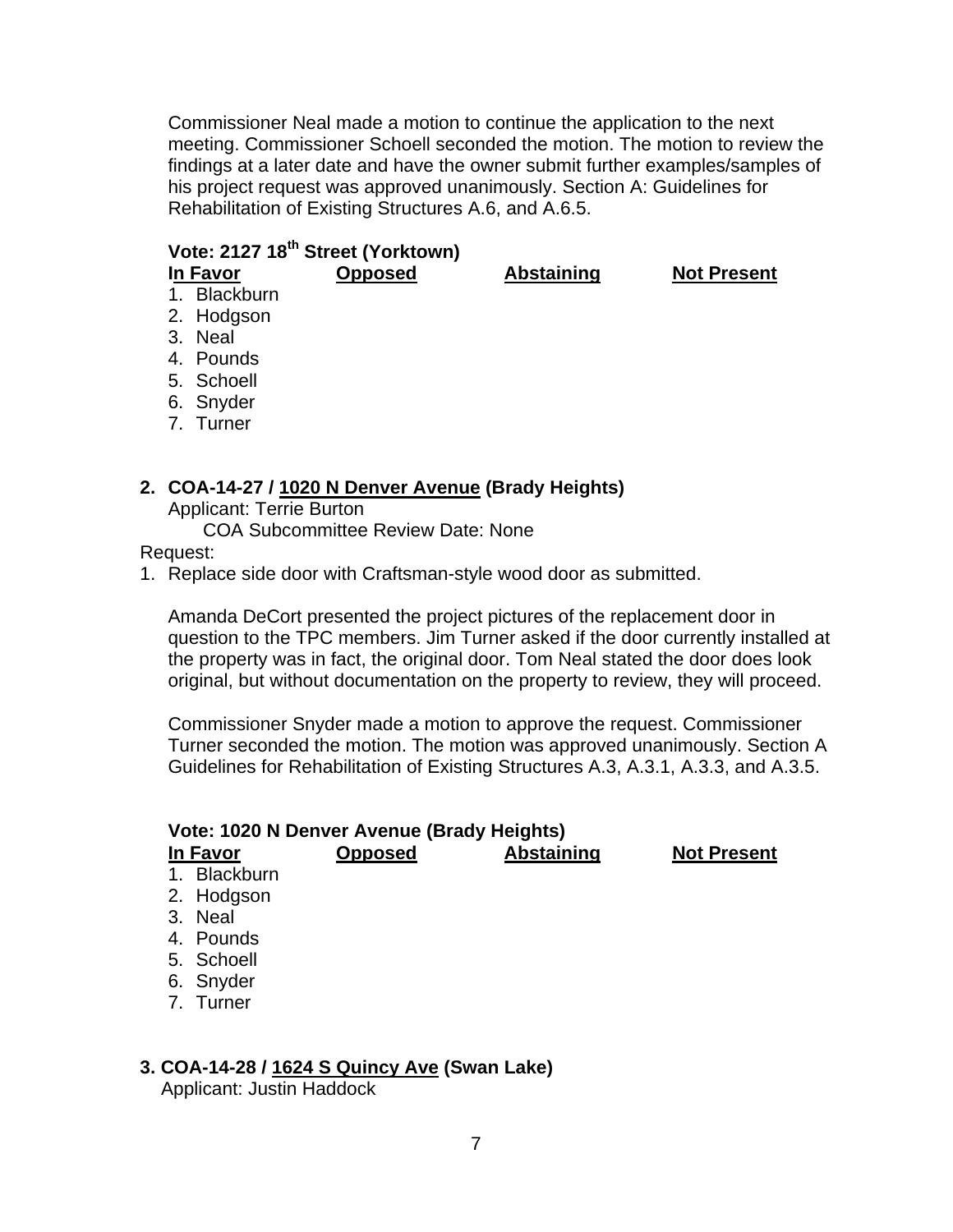COA Subcommittee Review Date: None Request:

1. Remove part of front porch enclosure and rebuild.

Amanda DeCort showed the property before the porch was removed and what the property currently looks like now. It was noted that the front porch was enclosed before the historic preservation zoning overlay was put in place. The original windows were used on the updated front porch enclosure. DeCort noted that the property owner claimed he didn't know he purchased the house in an HP zoning district. Commissioners discussed the project. Due to the building changes being completed prior to TPC approval, but removing some noncontributing elements and improving the appearance of the property, TPC members decided the best action would be to allow the owner to keep his property as it stood. However, the property owner would receive a letter from TPC stating any further alterations would need to be brought to the board. The letter would also stress to the owner upon sale of his property he is to notify the new owners they are purchasing a home in an HP zoning area. The letter would have the enclosing of all guidelines relating to property being remodeled in an HP zoning area.

Commissioner Blackburn made a motion to approve the request. Commissioner Schoell seconded the motion. The motion was approved unanimously. Section A Guidelines for Rehabilitation of Existing Structures A.6, A.6.1, A.6.2, A.6.3, A.6.4 and A.6.5.

#### **In Favor Opposed Abstaining Not Present**

1. Blackburn

- 2. Hodgson
- 3. Neal
- 4. Schoell
- 5. Snyder
- 6. Turner

# **4. COA-14-29 / 12 W. Latimer Avenue (Brady Heights)**

Applicant: Sean-Paul Sandoval

COA Subcommittee Review Date: None

#### Request:

1. Remove doors on primary façade and replace with windows according to plans submitted. Add a single door according to plans submitted.

Amanda DeCort explained the owner would like to remove the two doors on the duplex and replace them with windows. He would like to put in one single door. She presented the materials provided by the applicant, showed additional photographs and read the applicable design guidelines. She stated that the property was purchased as a duplex, and the owner was aware of the HP Zoning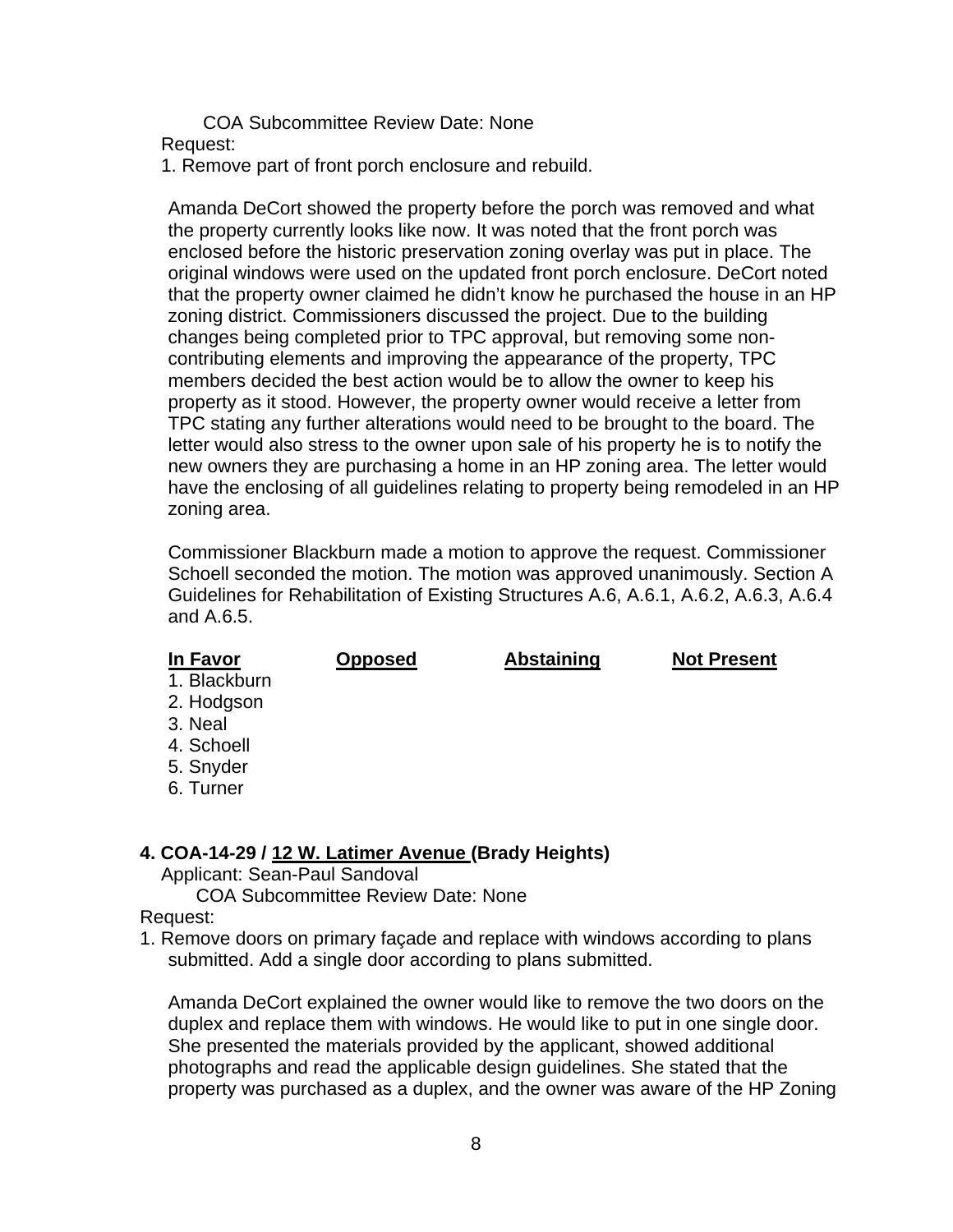when the property was purchased. However he now wishes to change the exterior as it will become a single family home.

Commissioner Neal stated that the owner can live on the premises with the current doors in place, and that other owners of converted duplexes do this. There were concerns over the application materials submitted for review, as well as the proposed windows and doors not meeting the requirements of the design guidelines. TPC members discussed continuing the application so that the owner could come in with further documentation explain his justification for the proposed changes. A COA Subcommittee review was also suggested.

Chairman Turner stated that if the board feels the proposed work does not meet the guidelines, he would prefer that the board move to deny the application. The applicant then has the option to start over with a new application and go through the COA subcommittee process as he is proposing changing character-defining features of the primary façade.

Commissioner Blackburn made a motion to deny the request. Commissioner Snyder seconded the motion. The motion to deny was approved unanimously. Section A Guidelines for Rehabilitation of Existing Structures A.4, A.4.1, A.4.2, A.4.3 and A.4.4, A.4.5, A.4.6 and A.4.7.

#### **Vote: 12 W. Latimer Avenue (Brady Heights)**

| In Favor (to deny) | <b>Opposed</b> | <b>Abstaining</b> | <b>Not Present</b> |
|--------------------|----------------|-------------------|--------------------|
| 1. Blackburn       |                |                   |                    |
| 2. Hodgson         |                |                   |                    |
| 3. Neal            |                |                   |                    |
| 4. Schoell         |                |                   |                    |
| 5. Snyder          |                |                   |                    |
| 6. Turner          |                |                   |                    |

Request:

1. Replace failing cinder block retaining wall under front porch deck with engineered split faced blocks according to plans submitted in order to support foundation safety.

Amanda DeCort presented the application, showed photographs and reviewed the applicable guidelines. She stated that the owner would like to rebuild the retaining wall currently on the property, as it is deteriorating and he believes it is causing damage to the foundation. DeCort presented his application materials and showed photographs of the property. She noted that the property has a rockfaced block foundation. The owner proposed to use a modular retaining wall system to replace the current wall. Section G Guidelines for Landscape Features, Paving and Signage G.1, G.1.1, G.1.2, G.1.3, G.1.4 and G.1.5.